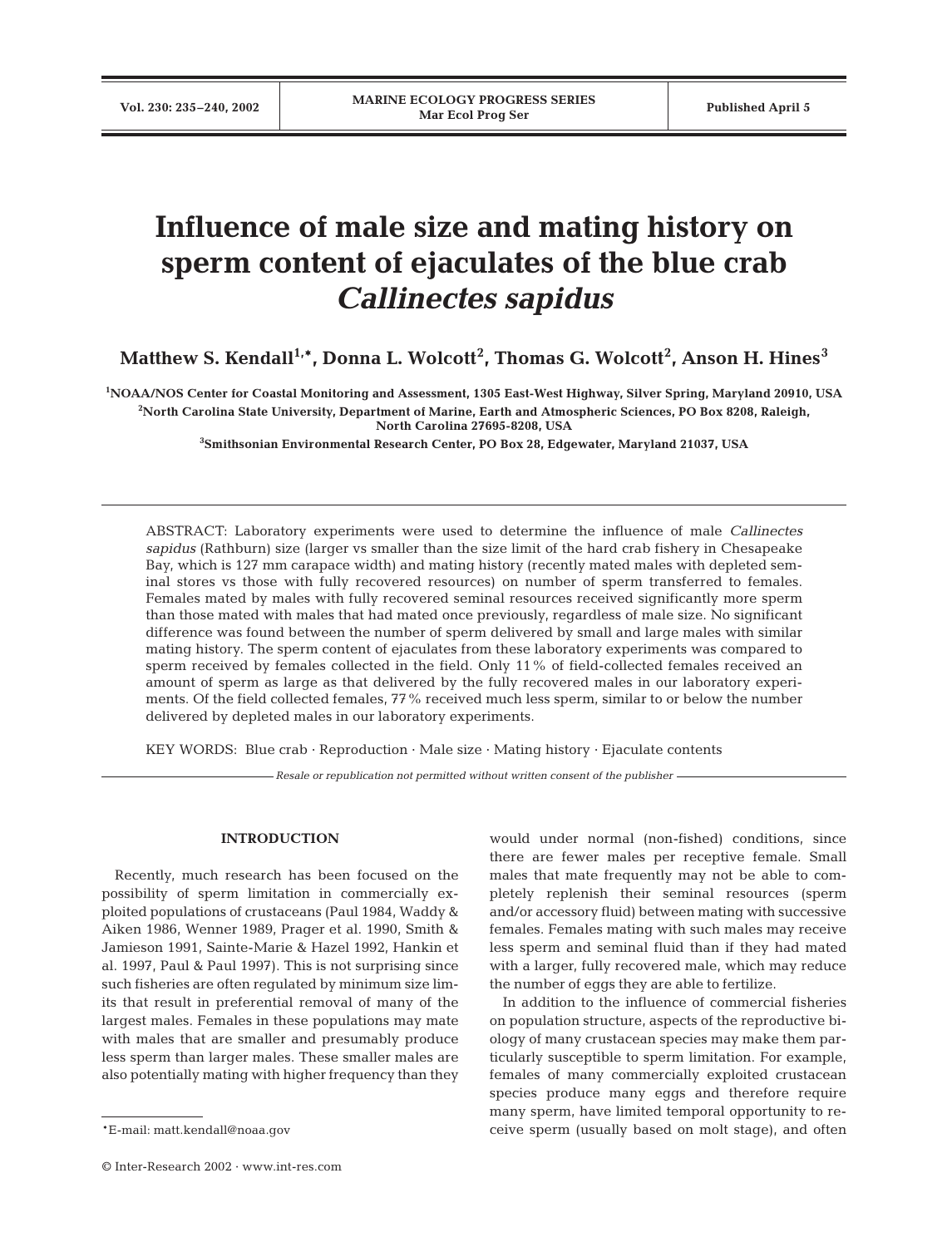must store and maintain viable sperm for some time before using them to fertilize eggs. All of these life history traits suggest that the number of sperm and amount of seminal fluid received by females can have a dramatic influence on fertilization success.

Despite a wealth of studies on the limits and mechanisms of crustacean reproduction (Gray & Powell 1964, Waddy & Aiken 1990, Paul & Paul 1992, Stevens et al. 1993, Sainte-Marie & Lovrich 1994, Prager 1996, Sainte-Marie & Sainte-Marie 1999), few have conclusively demonstrated sperm limitation. This is attributable both to the large number of factors that must be identified to determine if sperm limitation is occurring and to the difficulty of determining the underlying causes. Such factors include number of eggs produced, number of sperm required to fertilize each egg, number of sperm delivered by males of different sizes and conditions, longevity of sperm once transmitted to the female, receptivity/ability of females to mate/remate, and the amount and quality of sperm received by females in the field.

Recent research addressing these factors indicates that 2 of the biggest influences on ejaculate size and quality are male size and mating history. For example, male size and mate order affects sperm quantity and can thereby modulate clutch weight in spiny lobsters. Female *Panulirus argus* and *Jasus edwardsii* mated with small males produce small egg clutches (MacDiarmid & Butler 1999). Similarly, small male king crabs *Paralithodes camtschaticus* experience reduced reproductive success after 7 consecutive matings, whereas large males experience no such reduction until 9 consecutive matings (Powell et al. 1974). Large male blue crabs *Callinectes sapidus* that have recently mated have only a fraction of the vas deferens weight (sperm plus accessory seminal fluid) of those that have not (Kendall et al. 2001).

Research investigating the possibility of sperm limitation in blue crabs has gained momentum in the wake of recently discovered circumstantial evidence. Fishery mortality is higher in males than in females in some areas of Chesapeake Bay (Casey et al. 1990). In addition, average male size has shown a steady decline in the upper Chesapeake Bay over the past few decades, while female size has not (Abbe & Stagg 1996). Furthermore, many males in an upper Bay population have a vas deferens weight much lower than that expected for a male with fully recovered sperm resources (Kendall et al. 2001). The combination of these factors brings into question the ability of males to adequately inseminate all females in this population (Hines et al. 2001).

While this preliminary evidence suggests that sperm limitation could be occurring, additional information is required to demonstrate it conclusively (Hines et al. 2001). Recent research has provided information on the amount of sperm males have available in the field (Kendall et al. 2001), but how much of that available sperm is delivered by males of different sizes and mating histories is unknown. Females typically receive sperm for their entire lifetime from 1 male during a single mating opportunity and then must store this sperm for many months prior to use (Millikin & Williams 1980). What, therefore, is the longevity of sperm in storage? How many sperm are used to fertilize each egg? Will seminal resources become exhausted for a given female prior to completion of egg production?

We combined laboratory experiments and field observations to address the first of these issues. Our objectives in this study were to (1) determine the influence of male size (relative to the fishery size limit) and mating history on the number of sperm transferred to females in the laboratory, and (2) evaluate the amount of sperm received by females in the field relative to females in our laboratory experiments.

## **MATERIALS AND METHODS**

All experiments and collections were conducted at the Smithsonian Environmental Research Center located on the Rhode River, a subestuary of Chesapeake Bay in Maryland, USA (38° 51' N, 76° 32' W). The salinity range in the Rhode River is 5 to 15 PSU from spring to fall; the temperature range is 0 to 29°C from winter to summer.

**Laboratory experiments: influence of male size and mating history on amount of sperm in ejaculates.** We compared ejaculate contents for female *Callinectes sapidus* mated with small or large males with 2 mating histories: fully recovered or recently mated. Males were collected from the Rhode River by crab pot and separated into large (>140 mm carapace width, CW) and small (115 to 127mm CW) size classes. Size class limits were selected to ensure that all individuals in the small size class were mature (males reach maturity at ~110 mm CW: van Engel 1990), but below the current harvestable size limit for the blue crab fishery in Maryland. The large size class limit was selected to provide a contrast group well above the legal limit of the fishery. Only intact, intermolt (hard-shelled; Molt Stage C) males were used in these experiments.

Males were held in large submerged pens in the field for a period of 20 d. Previous research indicates that this is sufficient time for males to completely replenish any seminal resources that may have been spent prior to collection (Kendall et al. 2001). An amount of food was provided that is consistent with estimated feeding rates for crabs of this size (Nye 1989). At the end of the 20 d holding period crabs were in good condition (active and intact).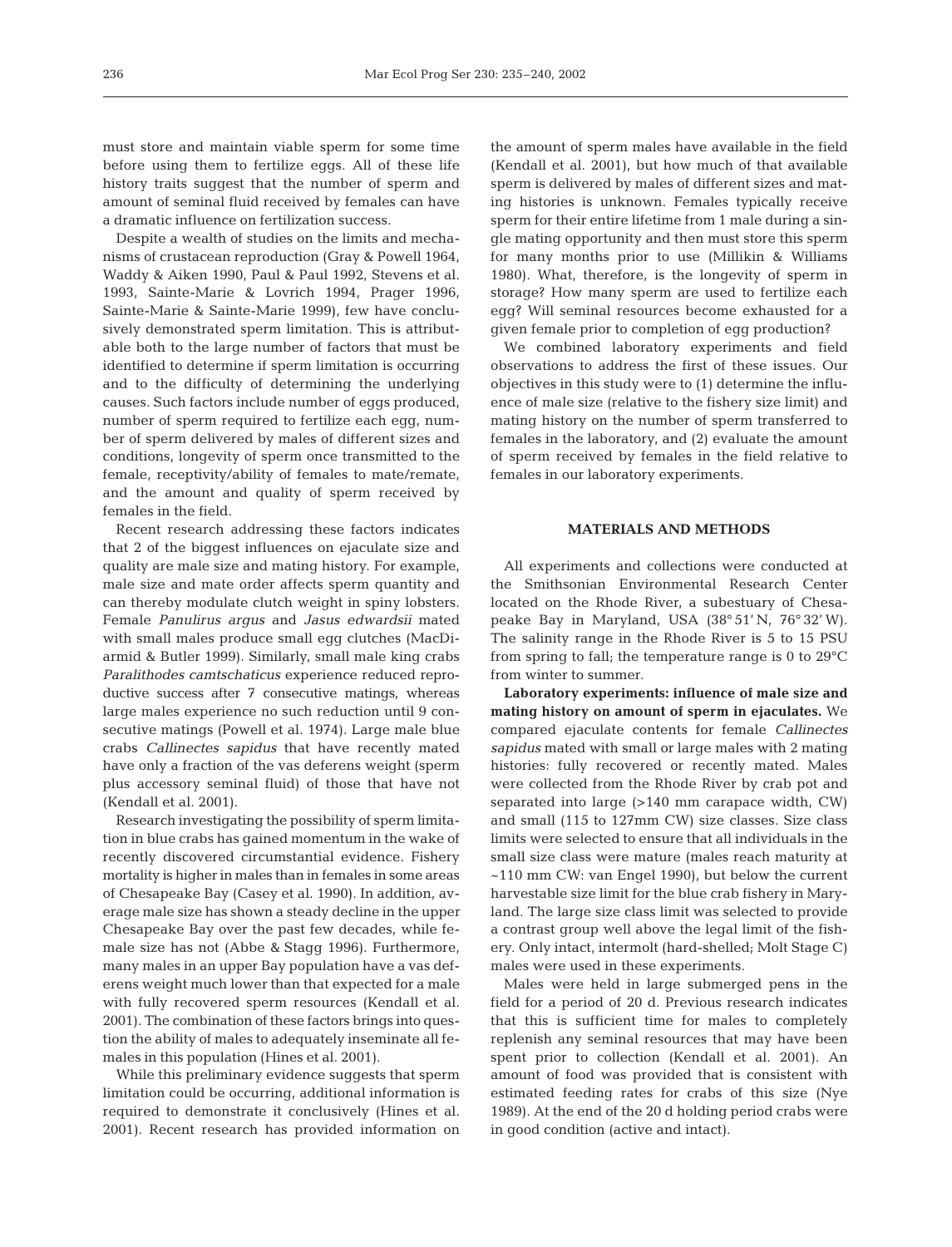Males were then allowed to mate normally with receptive females obtained from a commercial provider near the study site. Females were all pubertal pre-molt stage, although their size was variable. Females were assigned to males haphazardly. Once mating had been completed and the female was observed to be in post copulatory mate guarding position (held below the male by his first pair of walking legs: Hartnoll 1969), she was removed for analysis and a second receptive female was provided to the male. Males usually mated with this second female within 2 to 4 d, depending on the female's molt cycle. Once mating had been completed with the second female (postcopulatory mate-guarding position was attained), she was removed for analysis.

This yielded 4 groups of females: those mated with fully recovered males and those mated with males that had recently been mating, for each of 2 size classes of males respectively. Spermathecae of these inseminated females were removed, weighed, and preserved in 70% ETOH for sperm count analysis.

**Field data: amount of sperm received by females in the Rhode River.** Female crabs were sampled monthly (June to October) in 1996 and 1997 by otter trawl from a variety of habitats and depths throughout the Rhode River to determine the amount of sperm they received. Trawls were conducted 3 times  $mo^{-1}$  at each of 4 sites: a shallow (~2 m deep) mud-bottom site at the head of the sub-estuary, a sand bottom site  $(-2 \text{ m deep})$  at the mouth of the sub-estuary,  $a \sim 4$  m deep mud bottom site at the mouth, and a deep (~4 m) site out in Chesapeake Bay off the mouth of the Rhode River. While no sampling strategy is perfectly representative of a population, ours captured a suitable cross-section of blue crabs in the Rhode River for this study, since it incorporated multiple habitat types used by crabs at locations from the head of the sub-estuary to where it opens into the Chesapeake Bay (Hines et al. 1987). Data recorded for each mature female included carapace width, molt stage, spermathecal weight, and sperm count. Since females do not extrude and fertilize eggs in the upper Chesapeake Bay, none of the females in our field samples would have expended any sperm in production of broods.

This sampling strategy and experimental design enabled us to (1) evaluate the amount of sperm received by females representative of the Rhode River sub-estuary, (2) determine if the amount of sperm received by females changed over the course of the reproductive season, and (3) compare the amount of sperm received by females in the field to those in our laboratory experiments.

**Sperm count analysis.** Spermathecal weight and the total number of sperm were determined for each female from the field collections and laboratory experiments.

Number of sperm was determined by direct counts of sub-sampled spermathecal contents. First, the entire contents of the spermathecae were homogenized in a minimal volume of 30 PSU artificial seawater. Samples were then passed through a 35 µm filter to separate large bits of ruptured spermatophores from sperm cells. Both the filter and the filtrate were examined to ensure that all spermatophores were ruptured and all sperm were passing through the filter. Samples were then stained using 1 drop of 1% gentian violet per 10 ml sample volume. Ten µl of the diluted sample were placed on a spermacytometer and allowed to settle for 5 min. Sperm were counted under phase contrast using oil immersion at 1000× magnification. The total number of sperm in each sample was then extrapolated from the volume counted to the total dilution volume.

**Statistical analyses.** All sperm-count data were logtransformed during tests of significance to meet assumptions of normality and homogeneity of variance. Sperm counts and spermathecal weights for females in different mating treatments in the laboratory and sperm counts among months for field samples were compared using the Tukey-Kramer multiple comparison test. An ANOVA and simple linear regression were used to determine if there was a relationship between female body size and the amount of sperm they received in the field samples.

#### **RESULTS**

## **Laboratory experiments: influence of male size and mating history on amount of sperm in ejaculates**

Females mated with large males that had completely recovered their sperm resources received significantly more sperm than those mated with large males that



Fig. 1. *Callinectes sapidus*. Sperm counts in ejaculate delivered by small (115 to 127 mm carapace width, CW) and large (>140 mm CW) males with fully recovered (shaded bars) and depleted (open bars) seminal resources respectively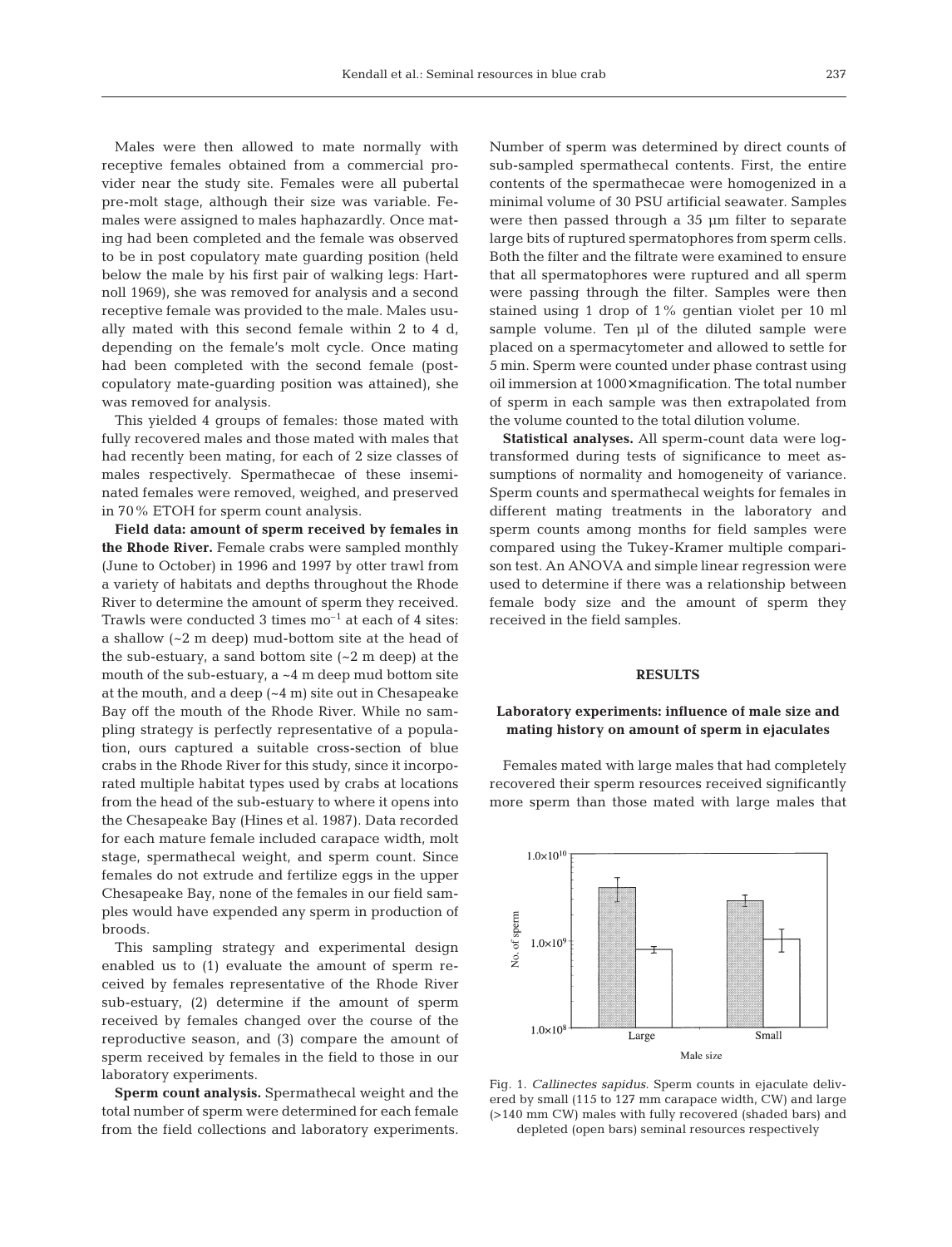had mated once previously (4.02  $\times\,10^9$  vs 7.9  $\times\,10^8$ ; Student's  $t = 3.49$ ,  $p < 0.007$ ; Fig. 1). Similarly, females mated with small males that had completely recovered their sperm resources received significantly more sperm than those mated with small males that had mated once previously  $(2.86 \times 10^9 \text{ vs } 1.03 \times 10^9; t = 3.86,$ p < 0.003; Fig. 1). Interestingly, no significant difference was found between the number of sperm delivered by small  $(p < 0.9)$  and large  $(p < 0.9)$  males with the same mating history (Fig. 1).

## **Field data: amount of sperm received by females in the Rhode River**

We found no significant differences in the number of sperm received by females collected in different months and also no significant relationship between female size and the amount of sperm they received. We also compared how much sperm females in the field received relative to the females in our laboratory experiments. Since the only differences we found in the amount of sperm received by females in our laboratory experiments were due to mating history of males, for comparison with field-caught females we pooled the laboratory samples into 2 groups: mated with 'fully recovered' or with 'depleted' males. In the laboratory experiments, females that mated with 'fully recovered' males received  $3.35 \times 10^9$  sperm (±5.69)  $\times$  10<sup>8</sup> SE), whereas females that mated with 'depleted' males received  $9.31 \times 10^8$  sperm (±1.75  $\times 10^8$ ).

Only 11% (5 out of 47 samples) of field-caught females had received an amount of sperm similar to the mean amount delivered by a fully recovered male (Fig. 2). The majority of females, 77% (36 of 47 samples), received much less sperm, similar to or



Fig. 2. *Callinectes sapidus*. Carapace width and sperm counts of ejaculate for mature females sampled from Rhode River (n = 47). Upper and lower sets of solid and dashed lines: mean sperm count and standard error of the mean for females in laboratory experiments receiving sperm from fully recovered and recently mated males respectively

below the number delivered by a depleted (previously mating) male. The remaining females (13%, or 6 out of 47) received an intermediate amount of sperm.

### **DISCUSSION**

Previous research on blue crab mating suggested that the amount of sperm transferred is positively correlated with male size. However, these results were based on the difference between sperm counts in males before versus after mating (Kendall et al. 2001) or inferred from the weight of spermathecal contents, rather than on direct counts. Our results, based on direct counts of sperm transferred to females, indicate that male size did not have a significant effect on the number of sperm received by females, at least in the size classes of males that we tested. Males below the size limit of the fishery were able to deliver just as many sperm as larger males with a similar mating history.

Smaller males that were allowed to completely recover their seminal resources have been shown to have more highly concentrated sperm than small males with intermediate recovery, and even some large males (Kendall et al. 2001). However, while these small males can deliver many sperm, it appears that they have much less accessory seminal fluid to deliver (Kendall et al. 2001). Unfortunately, the seminal fluid component of the spermathecal contents could not be evaluated separately in our experiments due to destructive processing of samples for sperm counting.

The consequences to female reproductive success of receiving less seminal fluid with a given amount of sperm are unclear and need to be investigated. In blue crabs, seminal fluid is known to form a 'sperm plug' that may function to both prevent sperm from leaking out of a female once deposited and to prevent competing males from depositing additional ejaculate (Hartnoll 1969, Hines et al. 2001). In other crustaceans, seminal fluid has also been shown to act as an antibacterial agent (Jayasanker & Subramoniam 1999) and to provide nourishment for sperm during storage (Subramoniam 1991).

We found mating history to have a significant influence on the number of sperm in ejaculates. However, it is not clear that males would re-mate in the field as quickly as they did during our experimental manipulations. Laboratory experiments indicate that the interval between matings with consecutive partners is 7 to 10 d due to the demands of post- and pre-copulatory mateguarding (Jivoff 1995). If these laboratory estimates accurately portray the duration of mate-guarding in the field, most males should have time to recover most of their sperm resources between consecutive matings.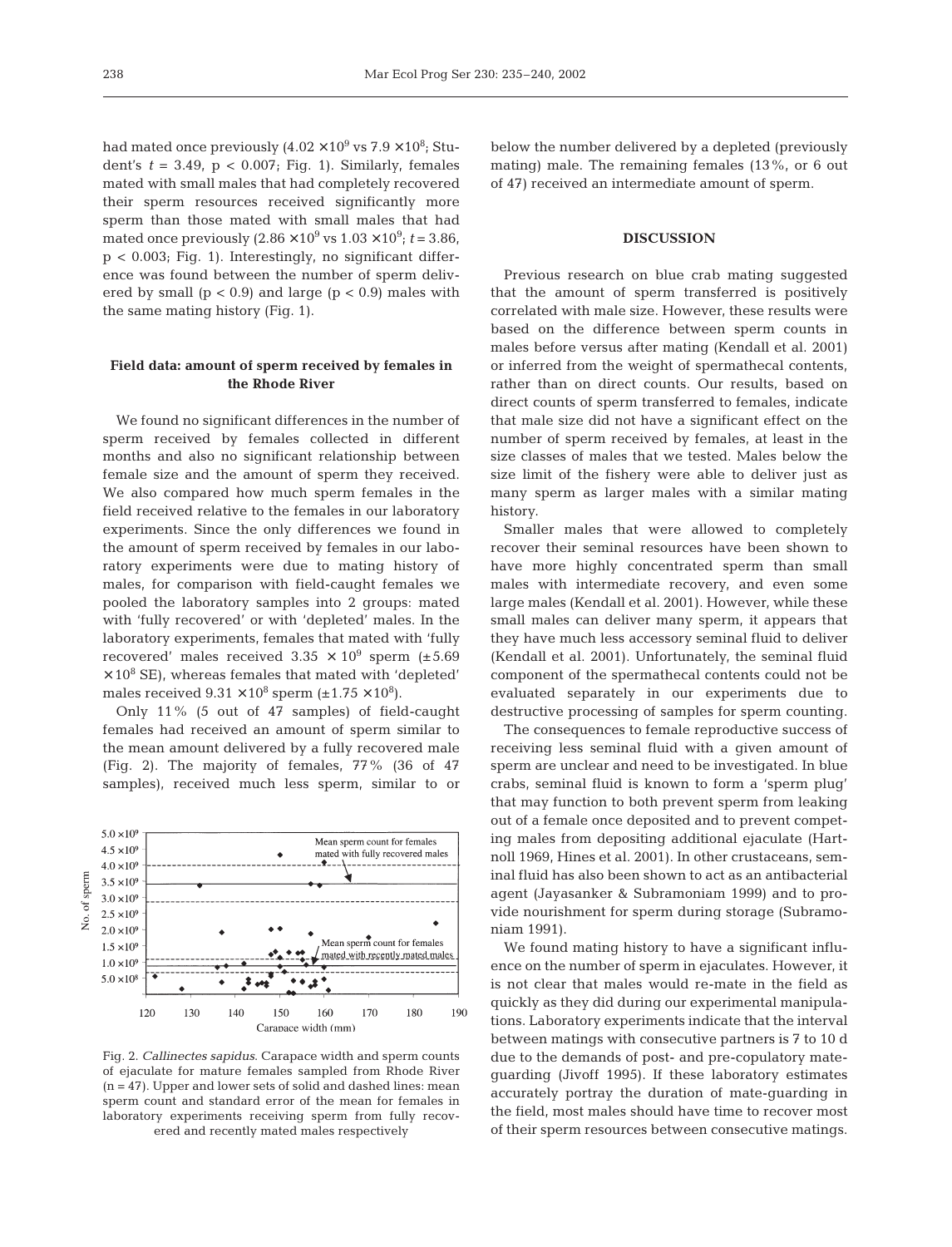Recent research indicates that, at least for large males, all sperm and seminal fluid is recovered between 9 and 20 d following mating (Kendall et al. 2001). However, this is inconsistent with our observation that the majority of the females in the population are receiving a much lower quantity of sperm than they would have had they mated with a fully recovered male. Indeed, 77% of the females in our field collections had received a very low quantity of sperm, similar to or even below the amount delivered by the depleted males in our laboratory experiments. This may be partially explained by the fact that males that have recently mated are competitive dominants for mates relative to males that have no recent mating experience (Kendall & Wolcott 1999). Males may simply be mating more frequently than the time required for full recovery of their sperm resources (i.e. males may not be waiting the 7 to 10 d suggested by laboratory experiments). In fact it was recently shown that males will spend less time guarding mates as the male:female ratio declines (Jivoff 1997), which would be expected as a result of the preferential harvesting of males.

Other variables that reduce vas deferens weight for male blue crabs and may affect the amount of sperm transferred to females, but which we did not examine in our experiment, include molt stage and general physical condition (e.g. missing or regenerating limbs) (Kendall et al. 2001). In fact, 20 to 30% of crabs in the Rhode River basin are either pre- or post-molt (Hines et al. 1987), and 17 to 25% of crabs are lacking and/or regenerating at least 1 limb (Smith & Hines 1991). Males in these conditions could also be partially responsible for the large number of females receiving the low number of sperm in our field samples.

We found no relationship between female size and the amount of sperm received. Larger females produce more eggs than smaller females (Prager et al. 1990) and presumably would require more sperm to fertilize them all. To accommodate egg production by larger females and not 'waste' sperm on small females, males of some species such as the spiny lobster vary ejaculate size positively with female size (MacDiarmid & Butler 1999). Other crustaceans are found to have size-assortative mating, whereby large males mate with the largest females (Powell et al. 1974, Smith & Jamieson 1991). However, our field collections indicate that larger blue crab females do not receive significantly more sperm than smaller females. The degree to which this may affect the ability of larger females to fertilize their lifetime egg production should be evaluated.

While it was not possible to know the size, mating history, or physical condition of the males mating with the females in our field samples, we have documented that the amount of sperm received by most females in the population is much lower than if they had mated

with a fully recovered male. To determine if a reduced number of sperm translates into a lower fertilization rate or reproductive output for females, we must determine the number of sperm expended per egg for fertilization, determine the temporal viability of sperm and what role seminal fluid plays in this, estimate the potential lifetime female egg production, and calculate if sperm resources are expended prior to completion of egg production.

*Acknowledgements.* We thank Kelly Clark, Jen Gavin, Sharon Handley, Midge Kramer, Laura Nye, Keith Ruffin, Jeff Terwin, and the rest of the Smithsonian Environmental Research Center staff for many hours of field assistance and Wynne Bost for many hours of laboratory work. This research was supported by SERC's Graduate Fellowship Program, SERC's Environmental Sciences Program, Disney's Wildlife Conservation Fund grant to A.H.H. and T.G.W., and NSF grants OCE-9711522 to T.G.W. and D.L.W. and OCE-9711843 to A.H.H.

## LITERATURE CITED

- Abbe GR, Stagg C (1996) Trends in blue crab (*Callinectes sapidus* Rathbun) catches near Calvert Cliffs, Maryland, from 1968 to 1995 and their relationship to the Maryland commercial fishery. J Shellfish Res 15:751–758
- Casey JF, Daugherty B, Davis G, Uphoff JH Jr (1990) Blue crab management project. Stock assessment of the blue crab in Chesapeake Bay. Maryland Department of Natural Resources, p 1–21
- Gray GW, Powell GC (1964) Sex ratios and distribution of spawning king crabs in Alitak Bay, Kodiak Island, Alaska (Decapoda Anomura, Lithodidae). Crustaceana 10: 303–309
- Hankin DG, Butler TH, Wild PW, Xue QL (1997) Does intense fishing on males impair mating success of female Dungeness crabs? Can J Fish Aquat Sci 54:655–669
- Hartnoll RG (1969) Mating in Brachyura. Crustaceana 16: 161–181
- Hines AH, Lipcius RN, Haddon AM (1987) Population dynamics and habitat partitioning by size, sex, and molt stage of blue crabs *Callinectes sapidus* in a subestuary of central Chesapeake Bay. Mar Ecol Prog Ser 36:55–64
- Hines AH, Jivoff PR, Bushman PJ, van Montfrans J, Reed SA, Wolcott DL, Wolcott TG (2001) Evidence for sperm limitation in the blue crab, *Callinectes sapidus*. Bull Mar Sci (in press)
- Jayasanker V, Subramoniam T (1999) Antibacterial activity of seminal plasma of the mud crab *Scylla serrata* (Forskal). J Exp Mar Biol Ecol 236:253–259
- Jivoff PR (1995) The role of mate guarding, male size, and male investment on individual reproductive success in the blue crab, *Callinectes sapidus*. PhD thesis, University of Maryland, College Park
- Jivoff PR (1997) The relative roles of predation and sperm competition on the duration of the post-copulatory asociation between the sexes in the blue crab, *Callinectes sapidus*. Behav Ecol Sociobiol 40:175–185
- Kendall MS, Wolcott TG (1999) The influence of male mating history on male-male competition and female choice in mating associations in the blue crab, *Callinectes sapidus* (Rathbun). J Exp Mar Biol Ecol 239:23–32